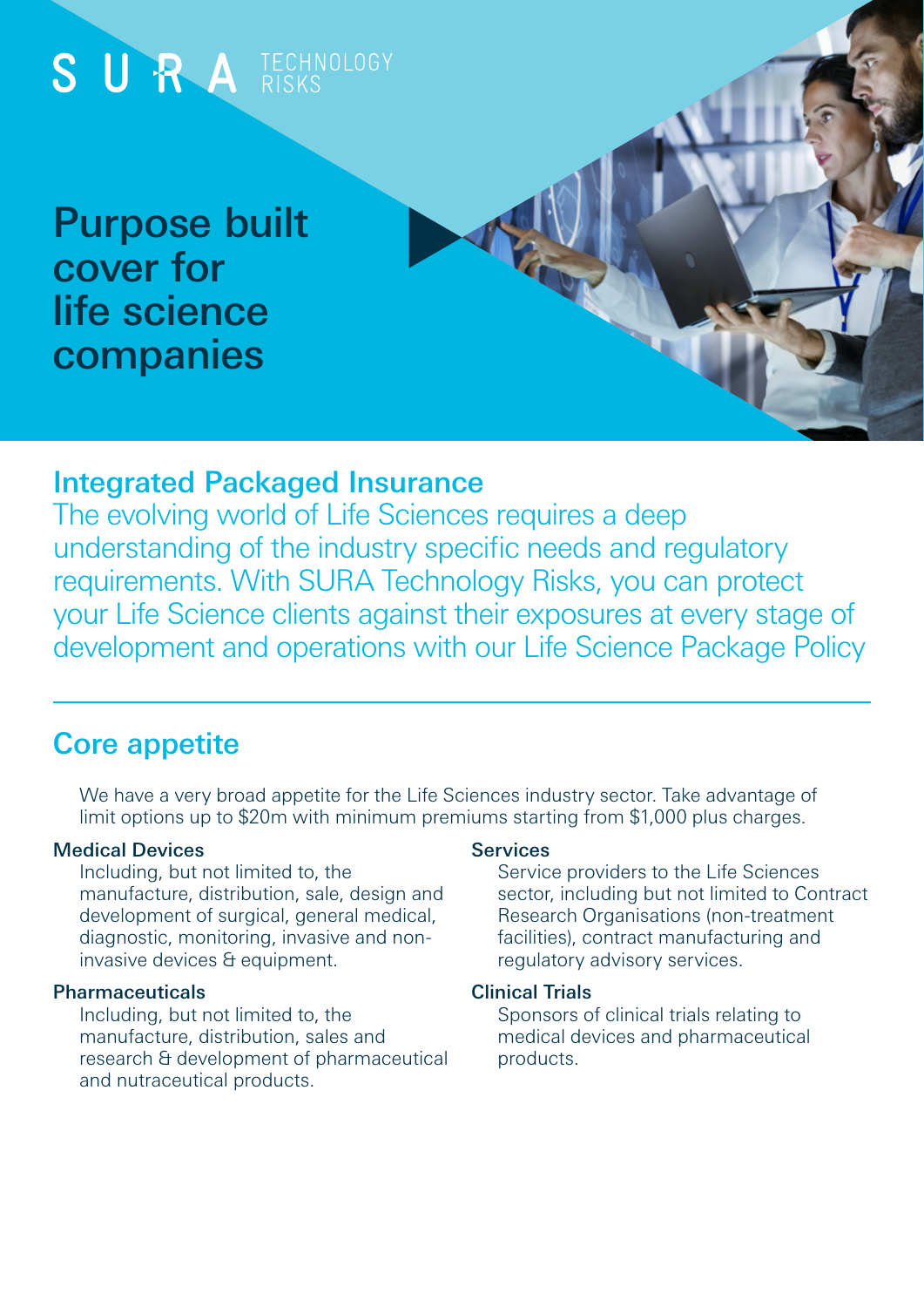# Covers available

### Products and Services Liability

Protect your client's business against liabilities arising from their products or services relating to their products.

- $\triangleright$  Third party bodily injury & property damage (caused by a defect or deficiency in your products or services)
- ▶ Contractual liability, including cover for the liability of others assumed in contract
- **Product recall expenses**
- $\blacktriangleright$  Public relations expenses
- **Mitigations costs**
- **Mitigation of fees**
- **Intellectual Property (including trade** secrets and patent)
- ▶ Automatic cover for sub-contractors
- Automatic waiver of rights of subrogation
- **Extended continuous cover**

### Human Clinical Trials Liability

Protection for liability arising against sponsors of human clinical trials.

- Bodily injury suffered by a research subject in a clinical trial
- $\triangleright$  Contractual liability, including cover for the liability of others assumed in contract
- Product recall expenses
- Public relations expenses
- **Emergency medical expenses**

#### Professional Indemnity

Peace of mind to protect against your client's liability for the pure economic loss of third parties.

- **Financial loss arising from a defect or** deficiency in your products or services
- ▶ Contractual liability, including cover for the liability of others assumed in contract
- Product recall expenses
- **Public relations expenses**
- **Mitigations costs**
- Mitigation of fees
- **Intellectual Property (including trade** secrets and patent)
- Automatic cover for sub-contractors
- Dishonesty of employees
- Automatic waiver of rights of subrogation
- $\blacktriangleright$  Extended continuous cover

#### Public Liability

A safeguard against third party liability claims arising from your client's operations.

- $\blacktriangleright$  Third party bodily injury & property damage
- **Advertising liability**
- Defamation
- ▶ Contingent liability (non-owned vehicles)
- Motor liability (where not compulsory to insure)
- ▶ Overseas personal liability
- Property in your care, custody & control
- **Legionella**
- ▶ Sudden & accidental pollution cover
- ▶ Pollution clean-up costs